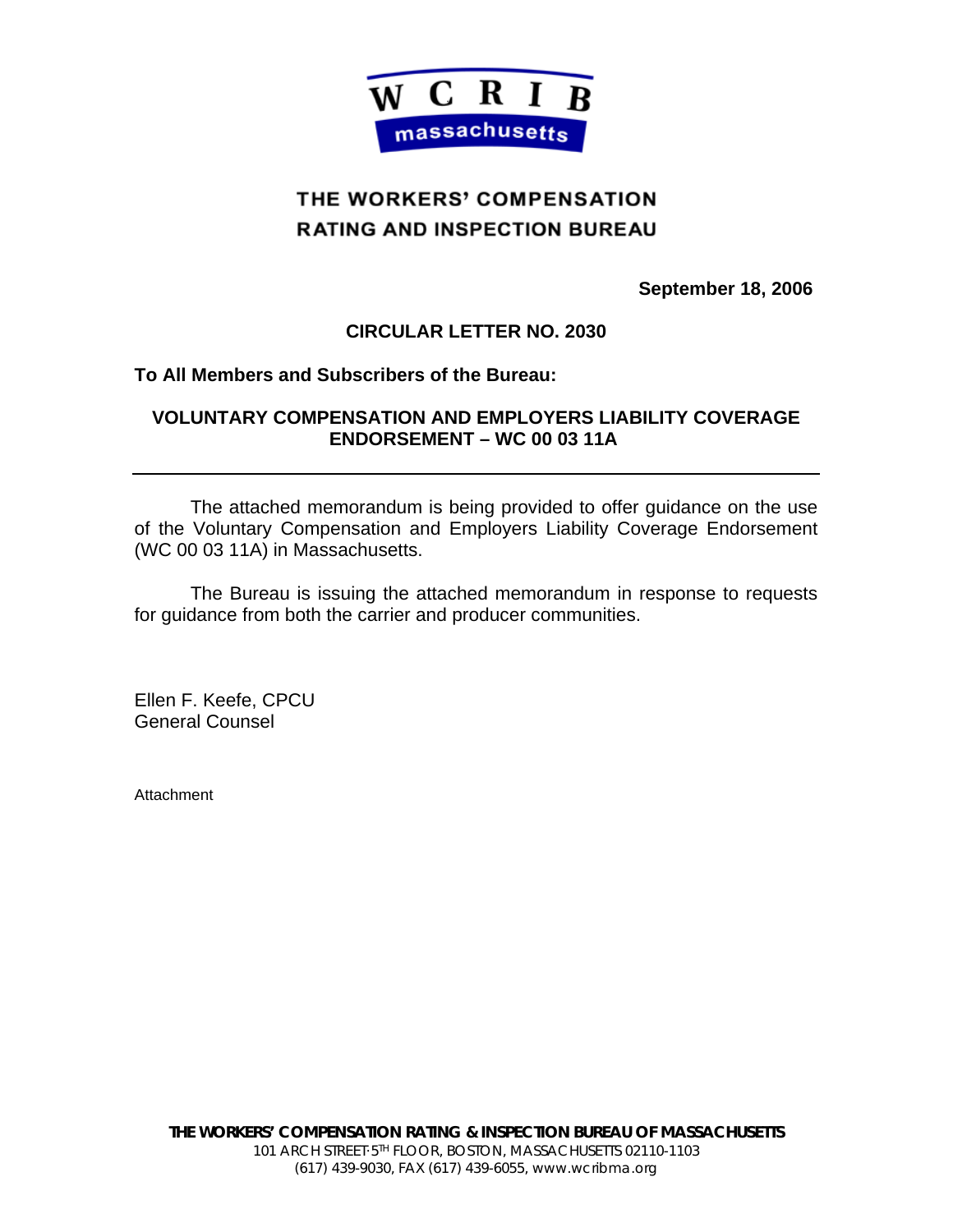

# THE WORKERS' COMPENSATION **RATING AND INSPECTION BUREAU**

## **Voluntary Compensation and Employers Liability Coverage Endorsement NCCI Form WC 00 03 11A**

The Massachusetts Workers' Compensation Law is set forth in Chapter 152 of the Massachusetts General Laws. Section 25A of Chapter 152 requires employers to promote the health, safety and welfare of their employees by providing the compensation provided for by Chapter 152 for their employees ("*workers' compensation insurance"*).

The purpose of the *Voluntary Compensation and Employers Liability Coverage Endorsement* ("Endorsement") is to provide the equivalent of *workers' compensation insurance* coverage for **employees** for whom *workers' compensation insurance* coverage is not required by Massachusetts law. The Bureau has held that the Endorsement cannot be used to provide *workers' compensation insurance* or voluntary compensation insurance for volunteers because volunteers are not employees as defined under Chapter  $152.<sup>1</sup>$ 

### **What type of coverage is provided by the Endorsement?**

The Endorsement provides voluntary compensation insurance**,** which is distinct from *workers' compensation insurance.* The *Massachusetts Workers' Compensation and Employers Liability Insurance Manual,* ("MA Manual"), which is approved by the Commissioner of Insurance, provides that the Endorsement can be used to provide employees with voluntary compensation coverage, but not *workers' compensation coverage*. 2

Rule II. D. of the MA Manual describes voluntary compensation insurance as follows: *Voluntary compensation insurance does not provide workers' compensation coverage and is not available for* 

 1 Chapter 152, section 1 defines an employee, in pertinent part, as every *person in the service of another under a contract of hire, express or implied, oral or written*. Massachusetts case law has generally held that one cannot be an employee without a contract, holding that unless there is a contract of hire, express, or implied, actual control of the person's work will not establish the relation of employer and employee*.* In addition, a recent Supreme Judicial Court (SJC) decision held that a Massachusetts sexual harassment statute does not apply to volunteers. That decision includes a statement by the SJC that "…the workers' compensation statute does not apply to volunteers…" See*, Lowery v. Klemm*, 446 Mass 572, 580 (2006).

If a person makes a claim for workers' compensation benefits, the determination as to whether that person is an employee or a volunteer is a question of fact that will be decided by the Department of Industrial Accidents or the Court.

 $2$  The Endorsement, which is published by the National Council on Compensation Insurance, Inc. ("NCCI"), has been approved by the Division of Insurance ("DOI") for use in Massachusetts. NCCI's Basic *Manual User's Guide* defines voluntary compensation as insurance *that provides coverage for workers for whom workers' compensation coverage is not required by law… Voluntary Compensation Insurance enables the employer to offer the equivalent of workers' compensation and employers' liability coverage for these types of employment. It is permitted for volunteers only where allowed by state law.* In Massachusetts, there is no law that specifically allows such coverage for volunteers.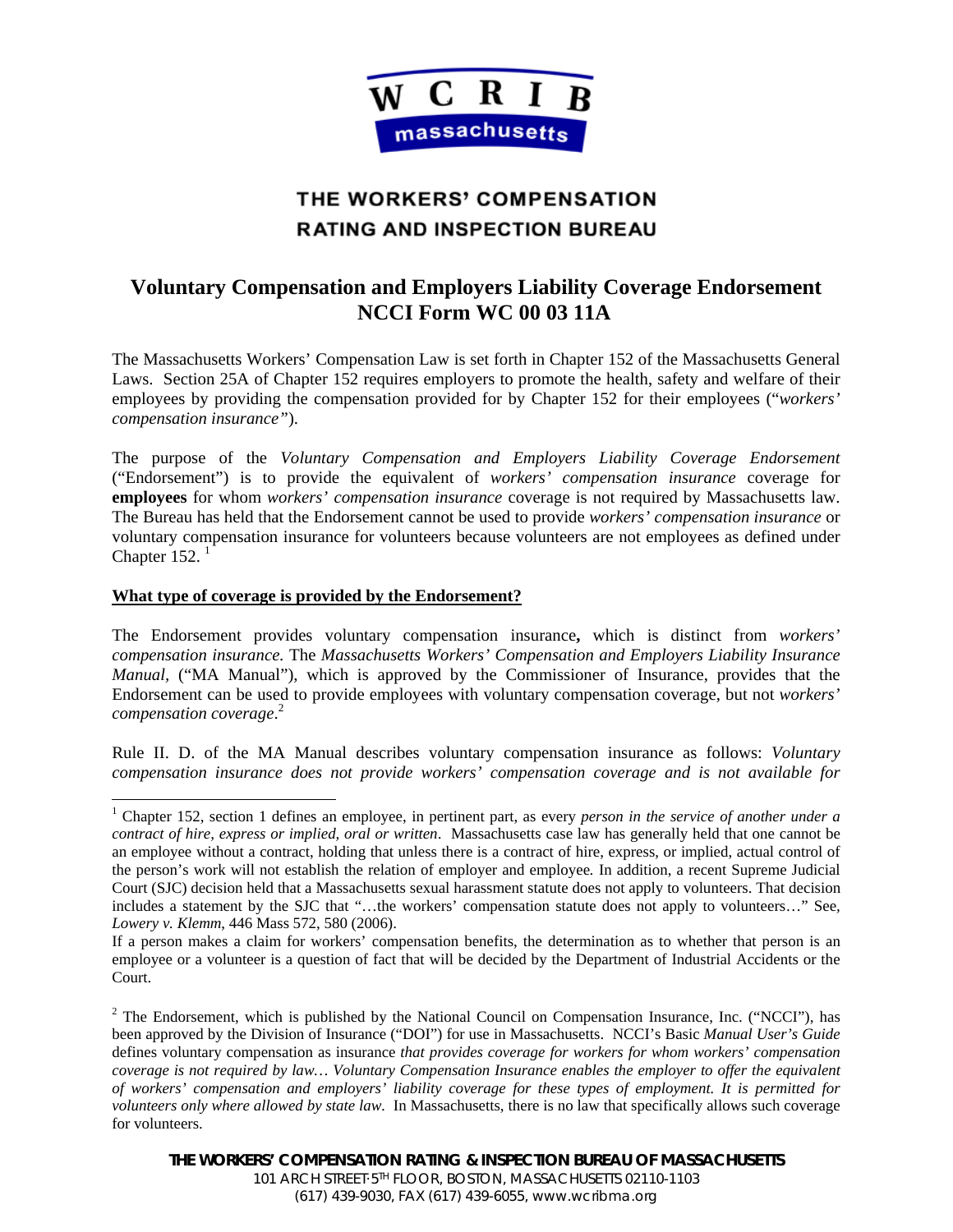*employments subject to M.G.L. Chapter 152, as amended. This insurance affords the benefits of M.G.L. Chapter 152, as amended, as if the affected employees were subject to that law, even though the law does not require payment of benefits to such employees*. The MA Manual also states that voluntary compensation insurance shall not provide compensation, medical or other benefits in excess of the statutory requirements in the M.G.L. Chapter 152, as amended.

The MA Manual definition is consistent with the plain language of both the *Workers' Compensation and Employers Liability Insurance Policy* ("Policy") and the Endorsement. The Policy states: *We will pay promptly when due the benefits required of you by the workers compensation law.* In contrast, the Endorsement states: *we will pay an amount equal to the benefits that would be required of you …if you were subject to the workers' compensation law.*

### **Who is covered under the Endorsement**?

The Endorsement provides voluntary compensation insurance for **employees** for whom workers' *compensation insurance* coverage is not required by law.

Under the Massachusetts statute, the types of employees for whom workers' compensation insurance is not required by law include certain masters and seamen, certain salespersons, certain taxicab operators, and a person whose employment is not in the usual course of the trade, business, profession or occupation of his employer ("exempt employees").<sup>3</sup>

#### **Use of the Endorsement in Massachusetts**

The Endorsement may be used only to provide voluntary compensation insurance for those employees for whom workers' compensation insurance coverage is not required by law. <sup>4</sup>

The Endorsement should not be used to provide coverage for volunteers because the Endorsement applies only to employees.

August 2006

 3 G.L. c. 152 section 1(4) provides in pertinent part: *"Employee", every person in the service of another under any contract of hire , express or implied , oral or written, excepting (a) masters of and seaman on vessels engaged in interstate or foreign commerce, (b) persons employed to participate in organized professional athletics, while so employed if their contracts of hire provide for the payment of wages during the period of any disability resulting from such employment, (c) a salesperson affiliated with a real estate broker pursuant to an agreement which specifically provides compensation only in the form of commissions earned from the sale or rental of real property,(d) a salesperson who is a direct seller of consumer products on a buy-sell or deposit-commission basis other than in a retail establishment , all of whose remuneration is directly related to sales rather than amount of time worked and whose services are performed pursuant to a written contract providing that the direct seller will not be treated as an employee for Federal tax purposes, (e) a person who operates a taxicab company pursuant to an independent contract which specifically provides for a rental fee or other payment to the owner of such taxicab vehicle which is in no way related to the taxicab fares collected by such person; and provided, further, that such person is not treated as an employee for Federal tax purposes,(f) persons employed by an employer engaged in interstate or foreign commerce but only so far as the laws of the United States provide for compensation or liability for their injury or death, and (g) a person whose employment is not in the usual course of the trade, business, profession or occupation of his employer, but not excepting a person conclusively presumed to be an employee under section twenty-six.* 

<sup>&</sup>lt;sup>4</sup> Voluntary compensation coverage for exempt employees would not be available, however, in the Assigned Risk Pool ("Pool"). In its role as Pool Administrator, the Bureau holds that Pool policies do not provide coverage beyond what is required under the statute. In accordance with MA Manual Rule XIII, the Pool does permit use of the Endorsement as it applies to Federal Employers Liability Act Coverage (Program II).

The Voluntary Compensation Maritime Coverage Endorsement (WC 00 02 03) should be used when providing voluntary compensation insurance, under Admiralty Law Program II - State Act Coverage, to an employee who is a master or member of the crew of a vessel.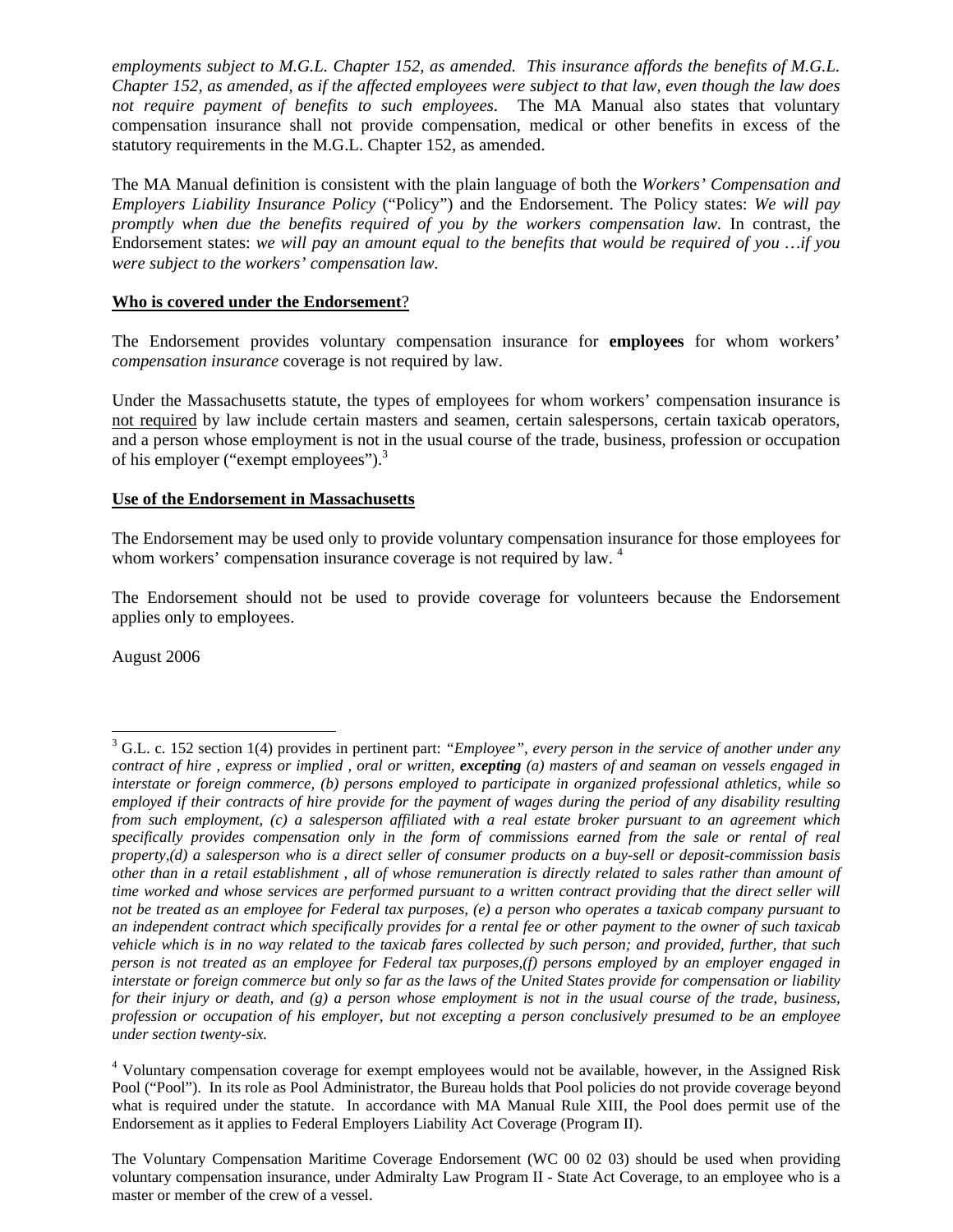#### **5th Reprint**

Effective August 1, 1991

**Standard** 

#### **VOLUNTARY COMPENSATION AND EMPLOYERS LIABILITY COVERAGE ENDORSEMENT**

This endorsement adds Voluntary Compensation Insurance to the policy.

#### A. How This Insurance Applies

This insurance applies to bodily injury by accident or bodily injury by disease. Bodily injury includes resulting death.

- 1. The bodily injury must be sustained by an employee included in the group of employees described in the Schedule.
- 2. The bodily injury must arise out of and in the course of employment necessary or incidental to work in a state listed in the Schedule.
- The bodily injury must occur in the United States of America, its territories or possessions, or Canada, and  $3<sub>1</sub>$ may occur elsewhere if the employee is a United States or Canadian citizen temporarily away from those places.
- 4. Bodily injury by accident must occur during the policy period.
- $5<sub>1</sub>$ Bodily injury by disease must be caused or aggravated by the conditions of your employment. The employee's last day of last exposure to the conditions causing or aggravating such bodily injury by disease must occur during the policy period.

#### B. We Will Pav

We will pay an amount equal to the benefits that would be required of you if you and your employees described in the Schedule were subject to the workers compensation law shown in the Schedule. We will pay those amounts to the persons who would be entitled to them under the law.

#### C. Exclusions

This insurance does not cover:

- 1. any obligation imposed by a workers compensation or occupational disease law, or any similar law.
- 2. bodily injury intentionally caused or aggravated by you.

#### D. Before We Pay

Before we pay benefits to the persons entitled to them, they must:

- 1. Release you and us, in writing, of all responsibility for the injury or death.
- 2. Transfer to us their right to recover from others who may be responsible for the injury or death.
- 3. Cooperate with us and do everything necessary to enable us to enforce the right to recover from others.

If the persons entitled to the benefits of this insurance fail to do those things, our duty to pay ends at once. If they claim damages from you or from us for the injury or death, our duty to pay ends at once.

#### E. Recovery From Others

If we make a recovery from others, we will keep an amount equal to our expenses of recovery and the benefits we paid. We will pay the balance to the persons entitled to it. If the persons entitled to the benefits of this insurance make a recovery from others, they must reimburse us for the benefits we paid them.

#### F. Employers Liability Insurance

Part Two (Employers Liability Insurance) applies to bodily injury covered by this endorsement as though the State of Employment shown in the Schedule were shown in Item 3.A. of the Information Page.